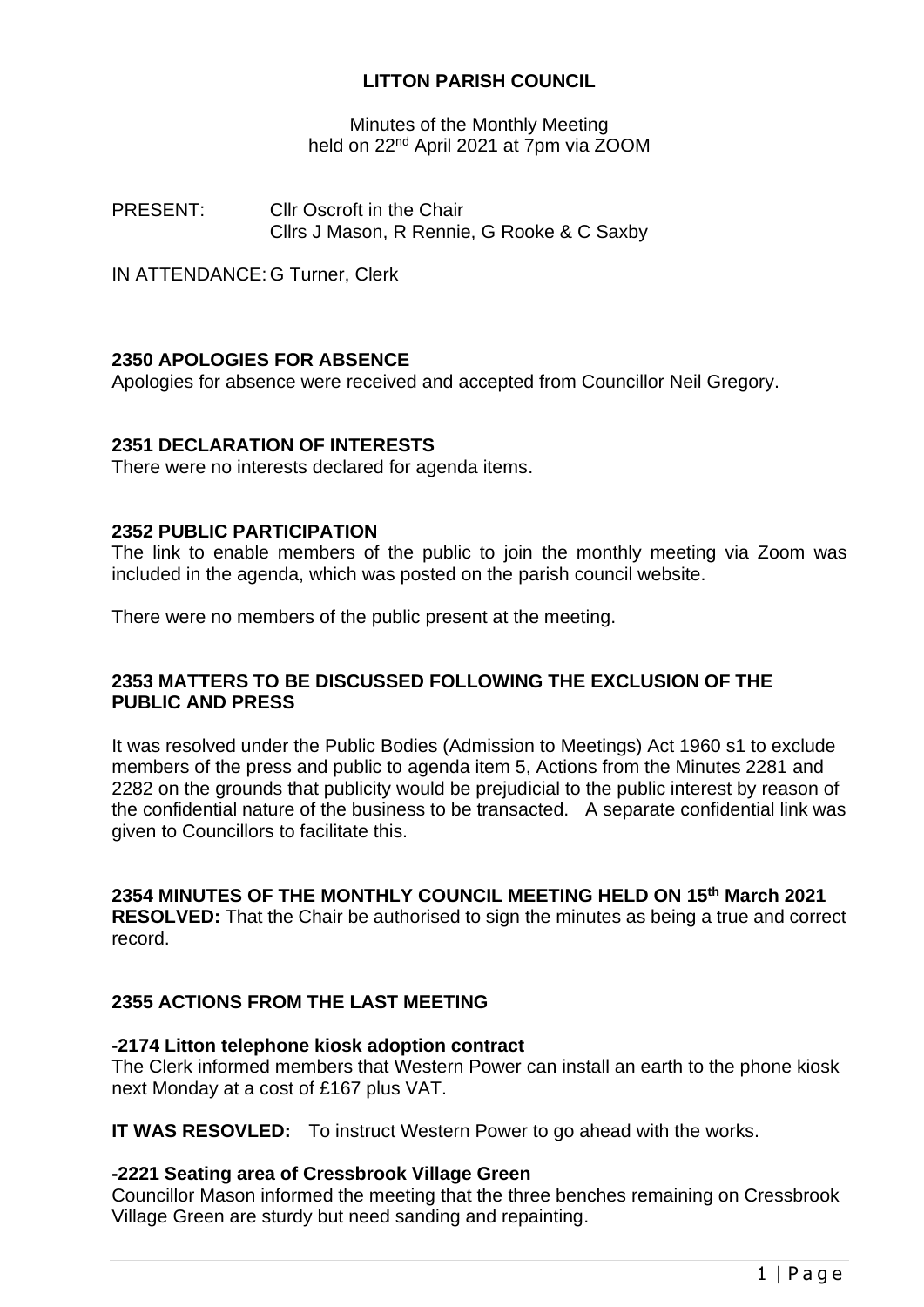**IT WAS RESOLVED:** To adopt the three benches and arrange for them to be refurbished.

**IT WAS ALSO RESOLVED:** That Councillor Rennie will undertake a review of all the benches in the parish and report back to members on their condition.

Councillor Mason also provided photographs showing that the fence on the road by the car park is rotten and in need of replacing.

**IT WAS AGREED:** That the Clerk will contact DCC to request that the fence is replaced.

Councillor Saxby joined the meeting at this point and gave apologies for her lateness which was a result of technical difficulties with her computer.

# **-2252 PLAYGROUND IMPROVEMENTS**

The Clerk informed members that the Tarmac Grant application requires a Third Party Contribution (TPC). A TPC is a sum paid to the Landfill Operator to top up the Landfill Communities Fund as the landfill operator only receives a tax credit of 90% from the Government. The remaining 10% must be found from other sources and many landfill operators choose to (and are allowed to) pass this on to the projects they fund in the form of a TPC.

**IT WAS RESOLVED:** That the Parish Council will act as the Third Party Contributor and will fundraise to cover the cost.

It was noted that the Cressbrook Community Group had fed back to the Council that there was a general feeling that there is insufficient space for play equipment on Cressbrook Village Green without impacting on the nature of the green and its use for informal gatherings. There was however some support for a single swing as a compromise.

### **-2275 Extension of white lines opposite Hall Lane to enable the service bus space to turn around**

Councillor Rooke informed members that he and District Councillor Gamble had met with Alex Sidebottom of DCC to discuss the issue of the service bus turning around in Litton.

**IT WAS RESOLVED:** That the Council will request that Derbyshire County Council adds white lines to the road with signs stating no parking bus turning.

**IT WAS ALSO RESOLVED:** That in the meantime the Council will have three A4 size signs made displaying 'Keep Clear Buses Turning'.

## **-2344 FEEDBACK ON LITTON LITTER PICK**

Councillor Mason reported that the litter pick which took place at the beginning of April was a great success with a good turn out and plenty of rubbish removed from the verges.

**IT WAS RESOLVED:** To undertake another litter pick at the end of the summer.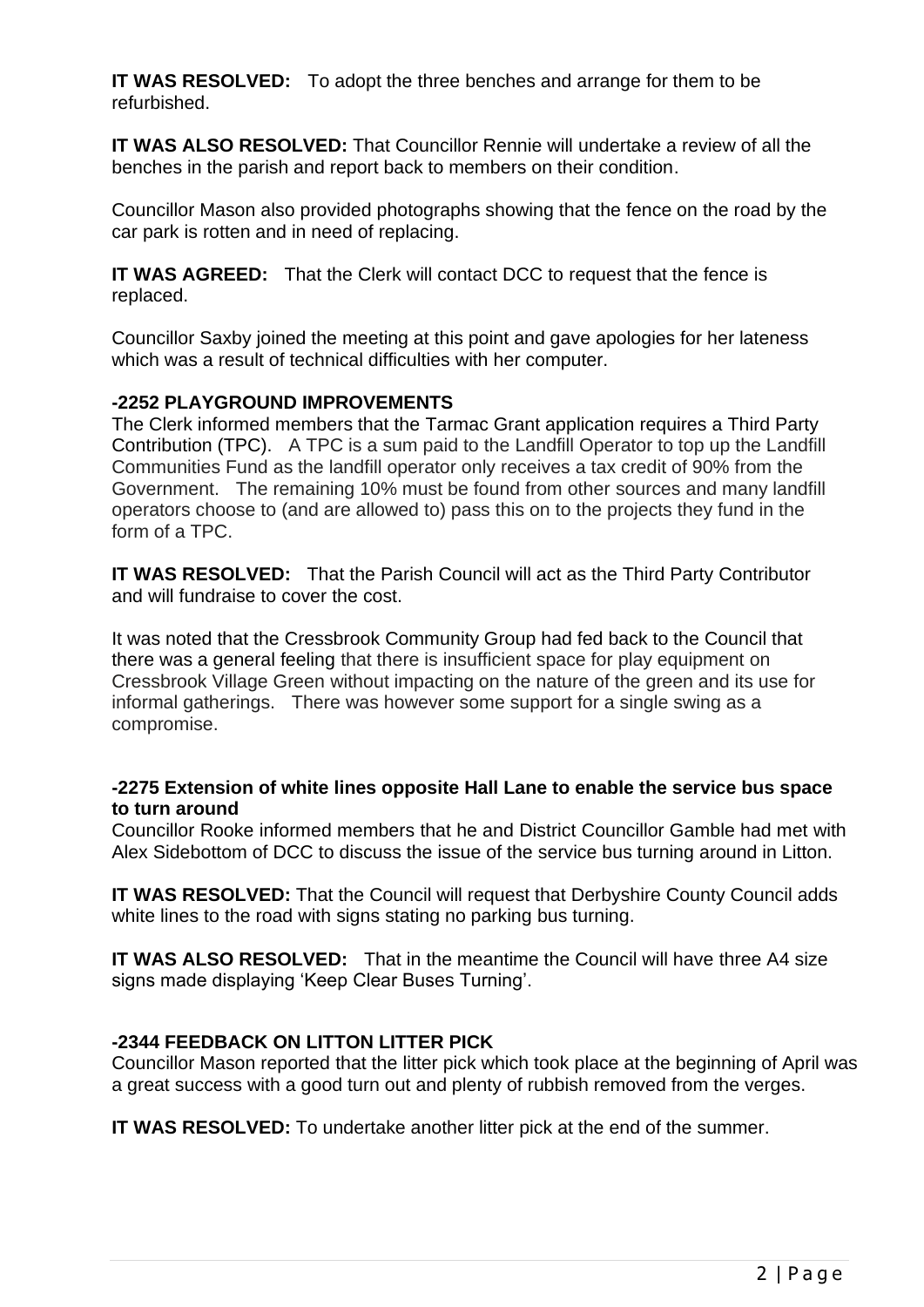# **FOLLOWING THE EXCLUSION OF THE PUBLIC AND PRESS**

# **-2281 VEHICULAR ACCESS ACROSS THE VILLAGE GREENS**

**IT WAS RESOLVED:** That Councillors Mason and Rooke will ask the relevant property owners for an informal meeting to discuss this matter further.

### **-2282 SUNNYBANK**

It was noted that Councillors Mason and Rooke, along with the Clerk met with Kerry to convey the outcome of the discussions following legal advice.

**IT WAS RESOLVED:** That the licence will be reinstated.

## **2356 REINSTATEMENT OF CHARITY CLOTHING BIN AT THE PLAYGROUND**

Councillor Rennie informed the meeting that she has been in touch with the Air Ambulance with the view to a charity bin being sited at the playground. The bin will be for clothes, books and toys.

**IT WAS AGREED:** That the Air Ambulance Charity bin was a good idea and should be sited on the concrete area outside the playground where the old recycling bins stood.

## **2357 TELEPHONE KIOSK IN LITTON – H'S JOKES DISPLAY**

Councillor Rennie reported that the current photos in the photo box from last year's kids camera club are worn out and so suggested replacing them with jokes that 'H' has been posting on Facebook during lock down.

**IT WAS AGREED:** That the telephone kiosk in Litton will be used to temporarily display H's Jokes.

**IT WAS ALSO AGREED:** That the phone kiosk is in need of repainting and the Clerk will investigate whether a grant can be secured towards the cost.

## **2358 VILLAGE STREET PARTY**

Councillor Rennie informed members that preliminary plans for a low-key end of lockdown celebration for Litton were underway and that permission was requested to use the Village Greens on 22<sup>nd</sup> June for the celebration.

**IT WAS AGREED:** That the Village Greens in Litton could be used free of charge for the celebrations.

# **2359 USE OF THE EDGES OF THE CEMETERY FOR DEPOSITING STONES FROM GRAVES**

Councillor Rooke reported that he had noticed that stones from the last grave that was dug appeared to have been wheelbarrowed to the edges of the cemetery rather than being placed in the skip, which is the usual protocol.

**IT WAS RESOLVED:** That the Clerk will contact the funeral directors to ask that they investigate.